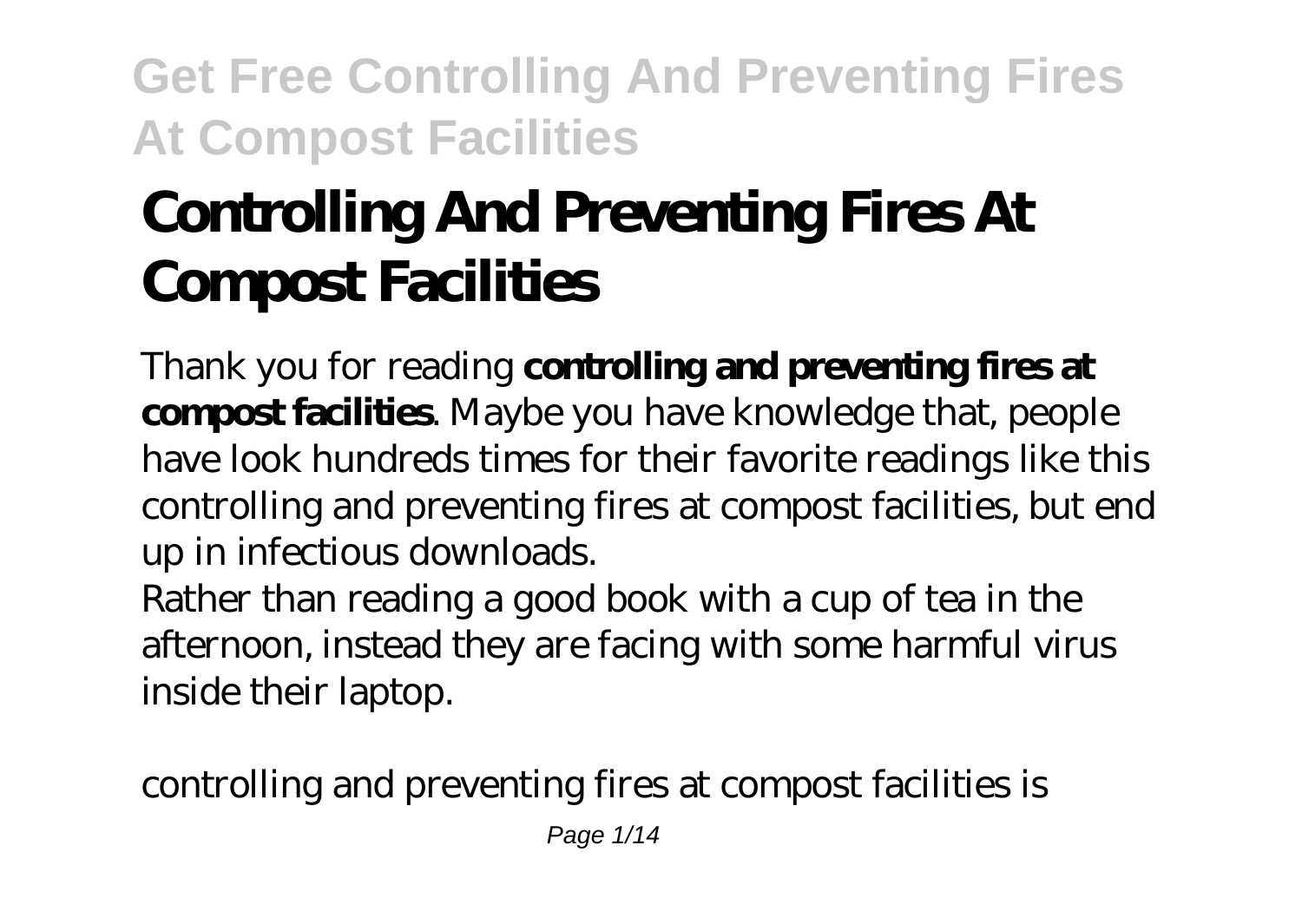available in our digital library an online access to it is set as public so you can download it instantly.

Our books collection saves in multiple countries, allowing you to get the most less latency time to download any of our books like this one.

Merely said, the controlling and preventing fires at compost facilities is universally compatible with any devices to read

Dusty the Dragon reads a fire safety story called Stop Drop \u0026 Roll STOP DROP and ROLL *How to Break Your Social Media Addiction How to Get Rid of Mold | The Home Depot* **The Keys To Aging Well Why wildfires have gotten worse -- and what we can do about it | Paul Hessburg** How to Unlock the Full Potential of Your Mind | Dr. Joe Dispenza on Page 2/14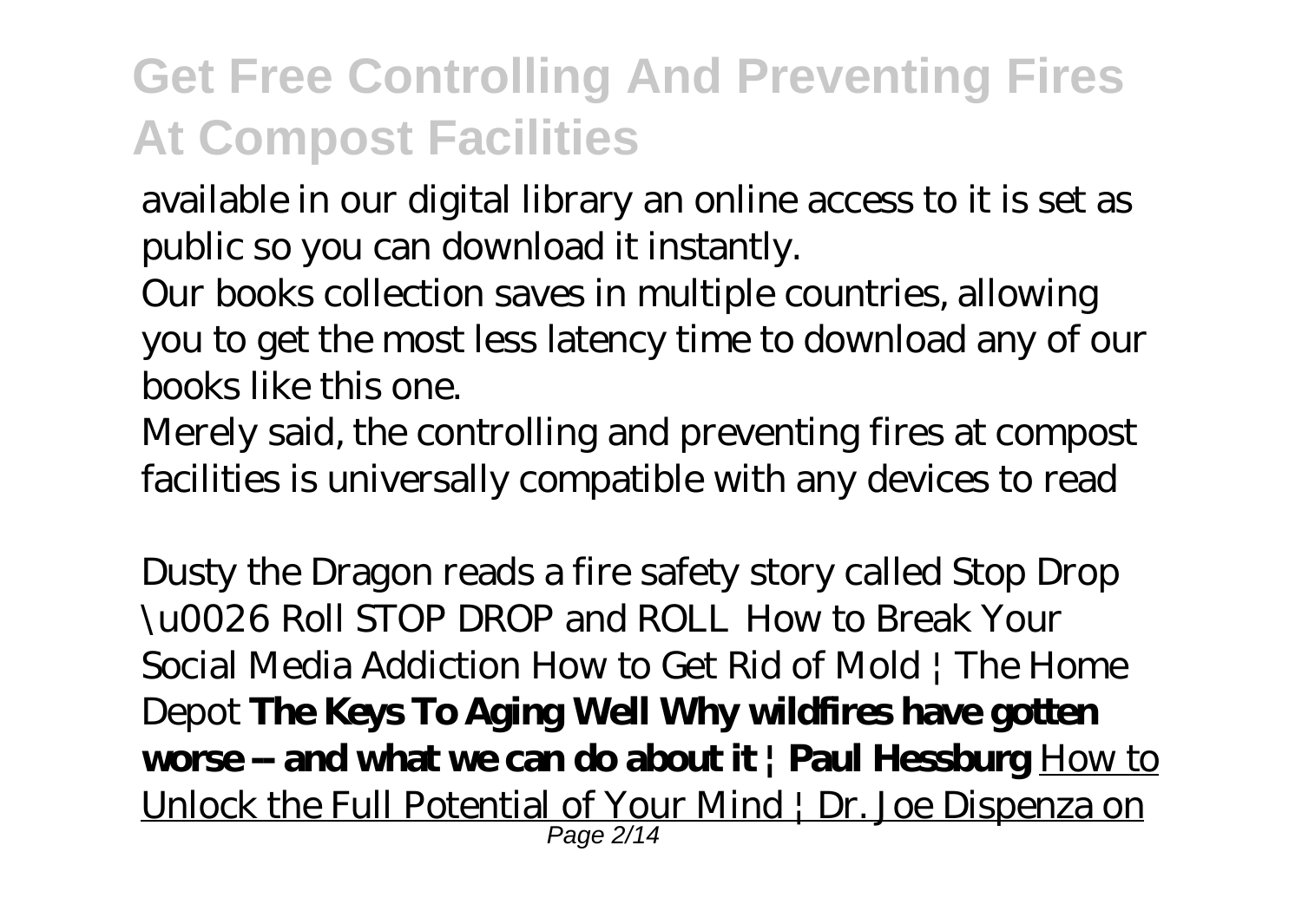Impact Theory 110120 Sun AM The Watchman How Do I Keep From Being Triggered? How to Overcome Temptation | 11.1.20

### Zuko + Katara vs. Azula FULL Agni Kai ¦ Avat**ahildren's Books Read Aloud: Arthur's Fire Drill by Marc Brown on Once Upon A Story**

How to control recoil (With MOJO)

Indigenous fire methods protect land before and after the Tathra bushfire*A Fire Drill with Mr. Dill by Susan Blackaby read aloud by Elizabeth Jamo How To Build Your Vision From The Ground Up | Q\u0026A With Bishop T.D. Jakes* Joe Rogan Experience #1080 - David Goggins Safety Tips - Preventing Fires in the Home Why You Keep Attracting The SAME Men (And 5 Ways To STOP It!) STORMZY - OWN IT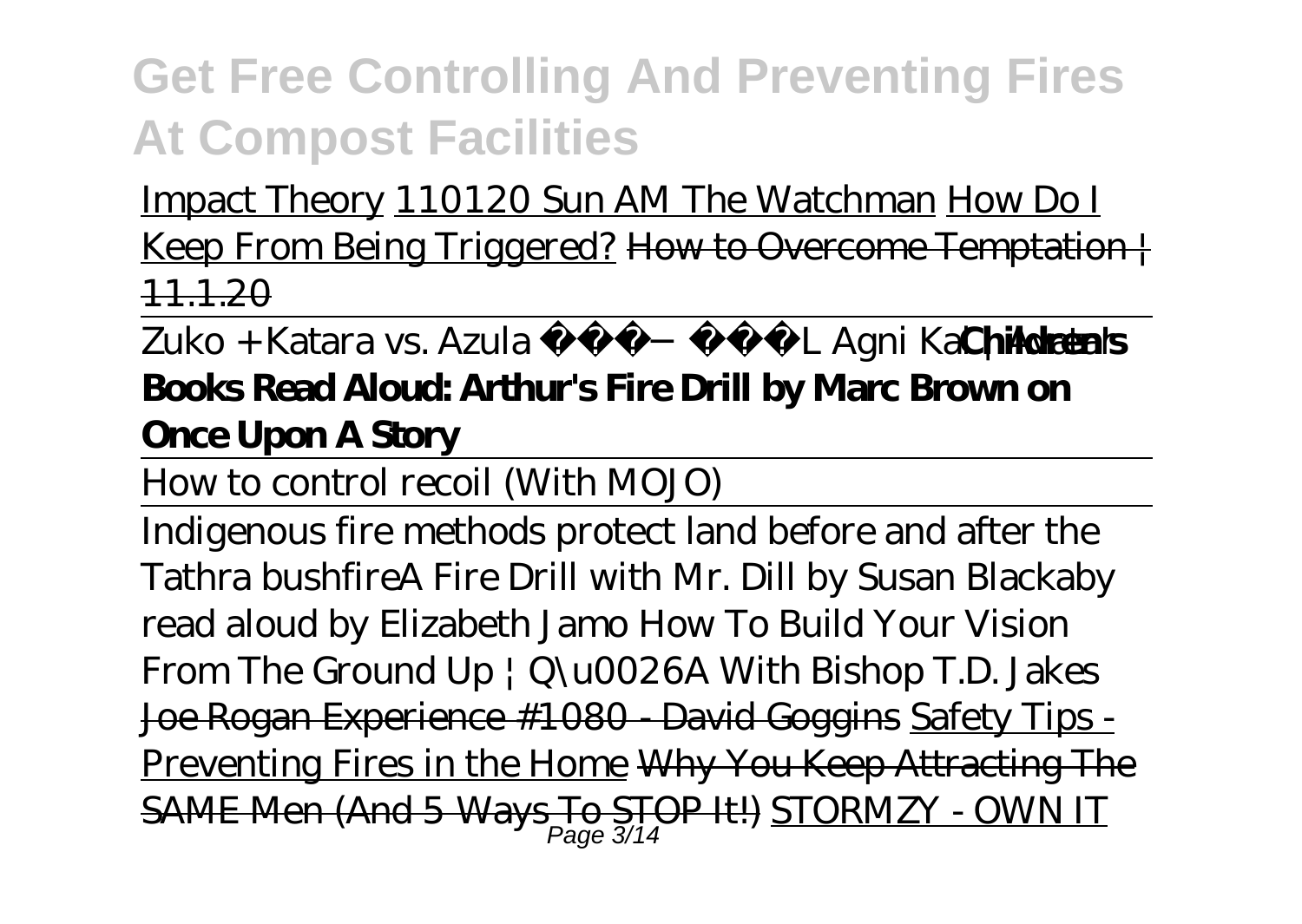### (feat. ED SHEERAN \u0026 BURNA BOY) **Controlling And Preventing Fires At**

Halogenated hydrocarbons, commonly called halons, take the form of liquefied gas or vaporizing liquids at room temperature; they inhibit the flame chain reaction. Steam is used to control fire in confined areas, while inert gas is employed to extinguish gas, dust, and vapour fires. Fire fighting is a battle against time.

### **Fire prevention and control | Britannica**

Prevent escalation of the fire due to progressive releases of inventory, by separating the different fire risk areas, and hence protect personnel until safe evacuation can take place, Protect...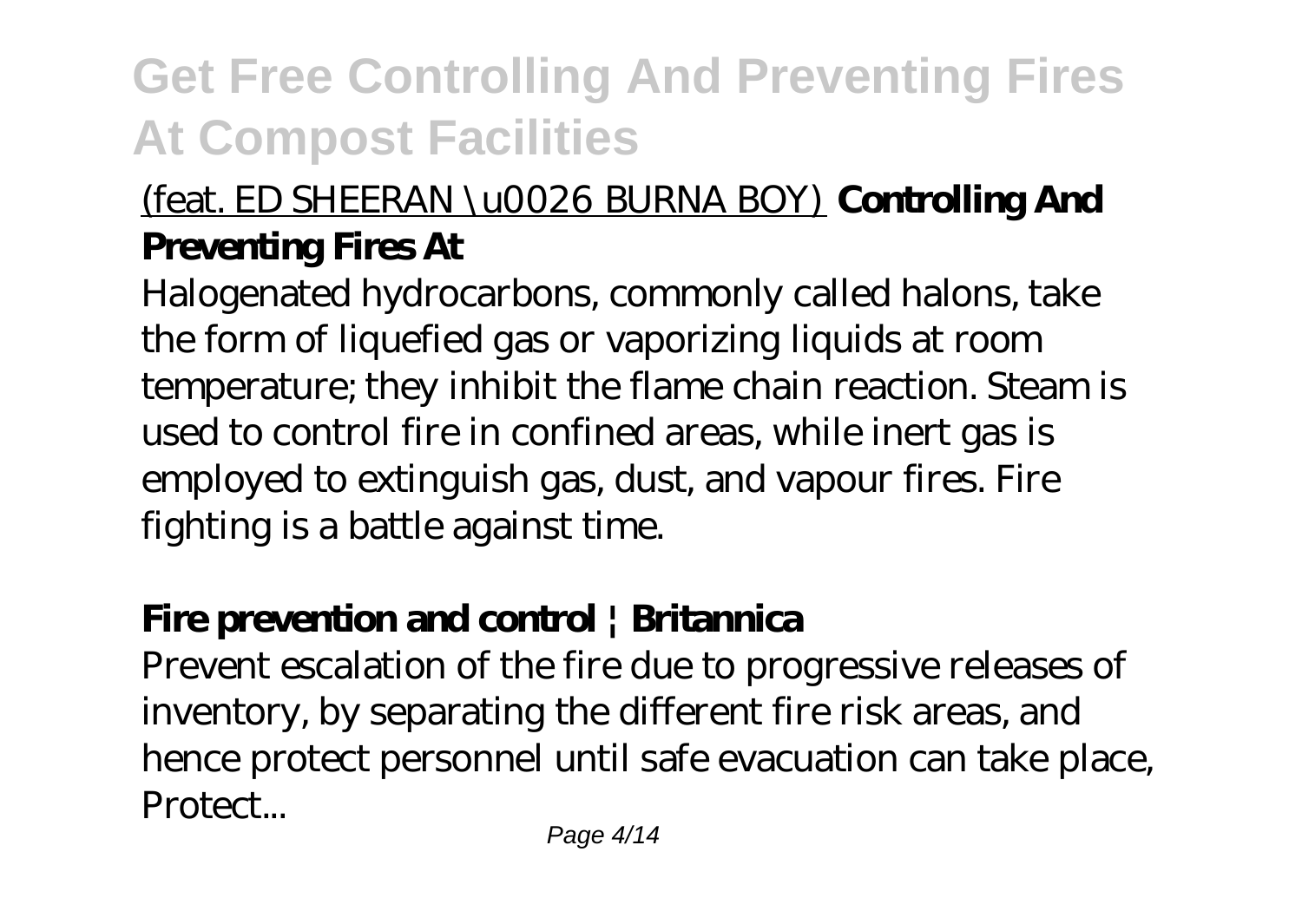#### **Prevention and Control of Fires - Health and Safety Executive**

By ridding a forest of dead leaves, tree limbs, and other debris, a prescribed burn can help prevent a destructive wildfire. Controlled burns can also reduce insect populations and destroy invasive plants. In addition, fire can be rejuvenating.

### **Controlled Burning | National Geographic Society**

Adequate cleaning of work areas; Adequate supervision of cooking facilities; Special engineering solutions, such as to make it impossible for a fire to begin or take hold by controlling the presence of oxygen, fuel or energy. These three components, the so-called 'fire triangle', are the three Page 5/14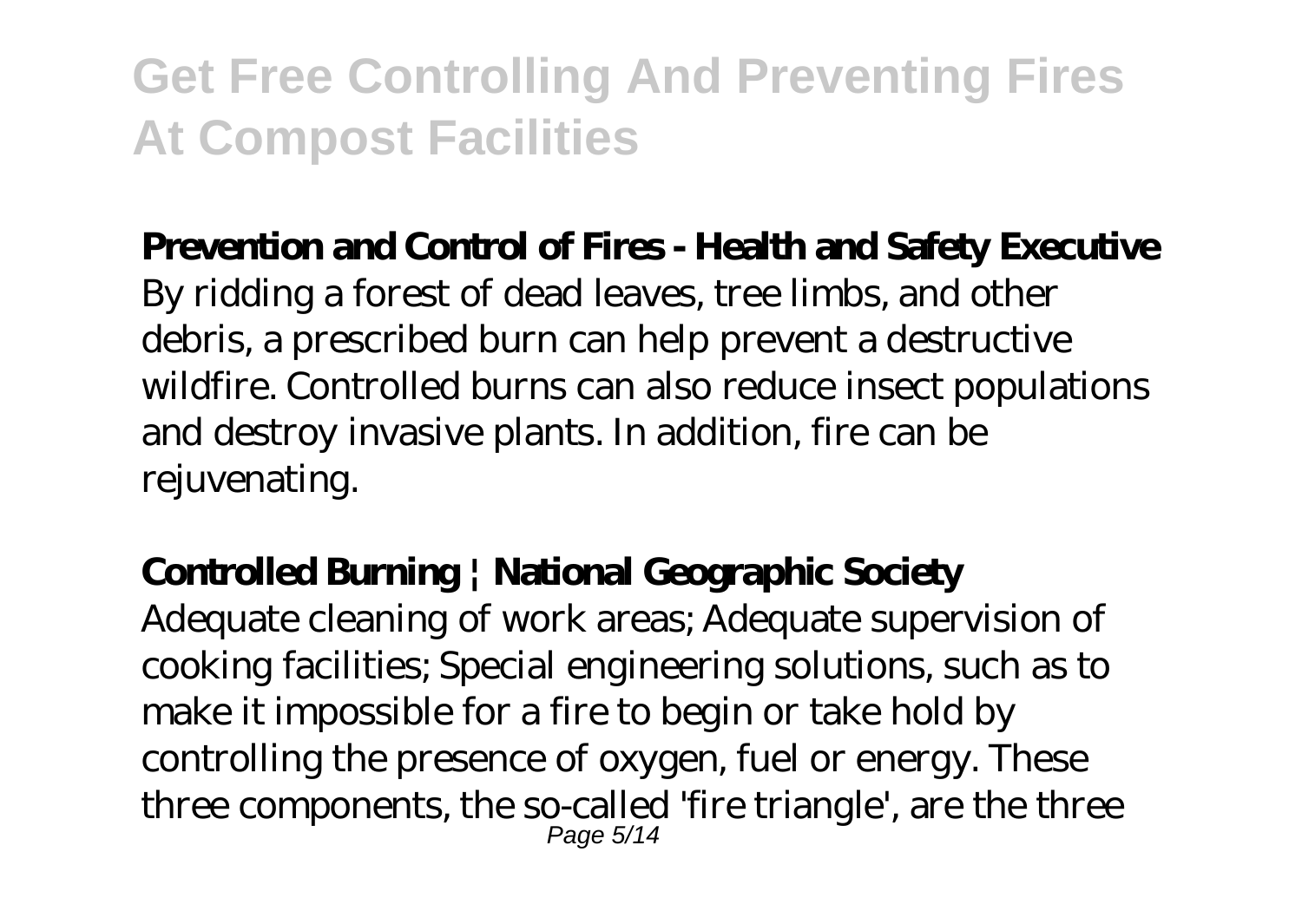prerequisites for fire.

#### **Fire Safety Measures & Fire Prevention - Simply Docs**

with fires," says Mike Dresser, manager of Barnes' yard trimmings recovery division. In researching this article, BioCy- de discovered that there are a num- ber of approaches to fire control and prevention that are "empirically driven," as one operator put it. The strategies are based on localized

#### **Controlling and preventing fires at compost facilities**

To prevent a fire from spreading, different sections of a building must be built as fire-resistant compartments. This means they will resist the passage of fire for a specified Page 6/14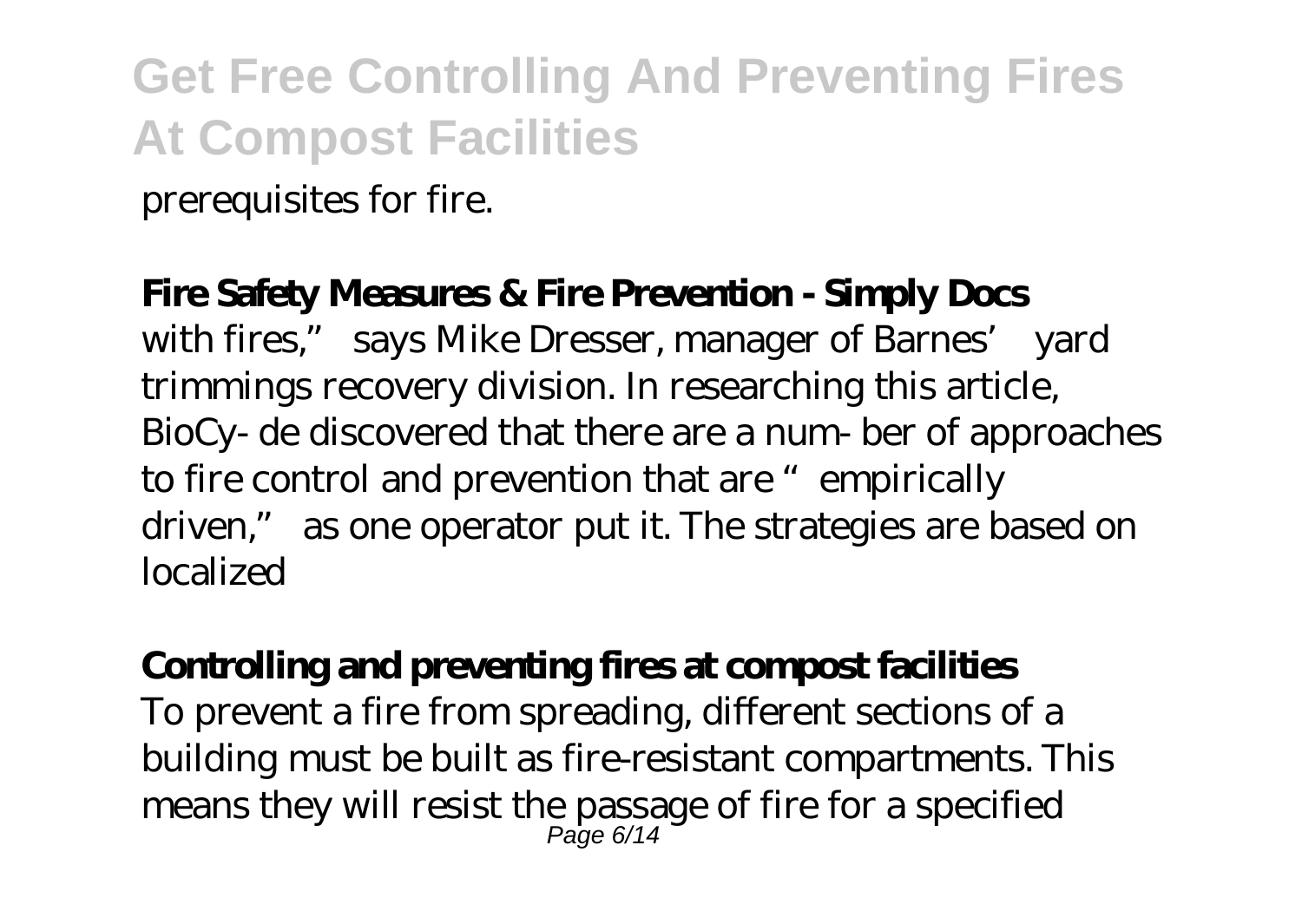period of time. If a fire is contained in a compartment, it won't spread to other parts of the building.

#### **How to prevent the spread of fire | Fireco**

Controlling wildfires. Direct and Indirect Control. Generations of North Americans have been raised with Smokey the Bear extolling us to prevent forest fires. Seeing firefighters lighting fires near a wildfire, instead of spraying water on it, may create confusion. "Why are they making the fire bigger? is a common question.

#### **Controlling wildfires - Science and conservation**

Early intervention can stop a fire in its tracks and limit the damage and injury. Uncluttered workplaces also make it Page 7/14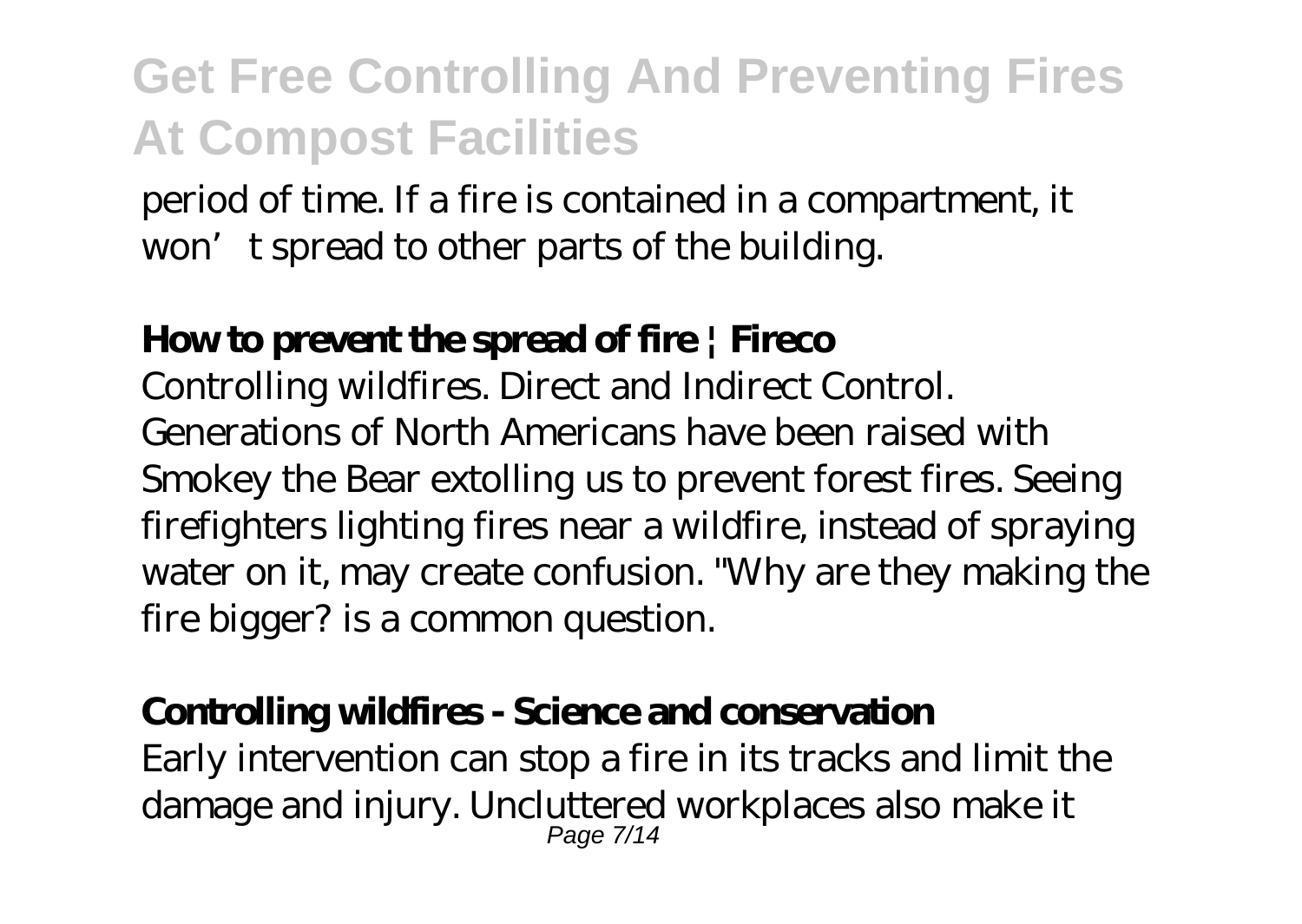easier to see safety signs and identify exits and fire doors. Basic Tips for Fire Safety and Prevention. All businesses, no matter what industry they are in, can take simple measures to prevent and contain fires. These include:

### **Why Good Housekeeping in the Workplace is Critical to Fire ...**

A fire needs three elements - heat, oxygen and fuel. Without heat, oxygen and fuel a fire will not start or spread. A key strategy to prevent fire is to remove one or more of heat, oxygen or fuel . The risk assessment should include detail on all three elements to minimise the risk of a fire starting/ spreading.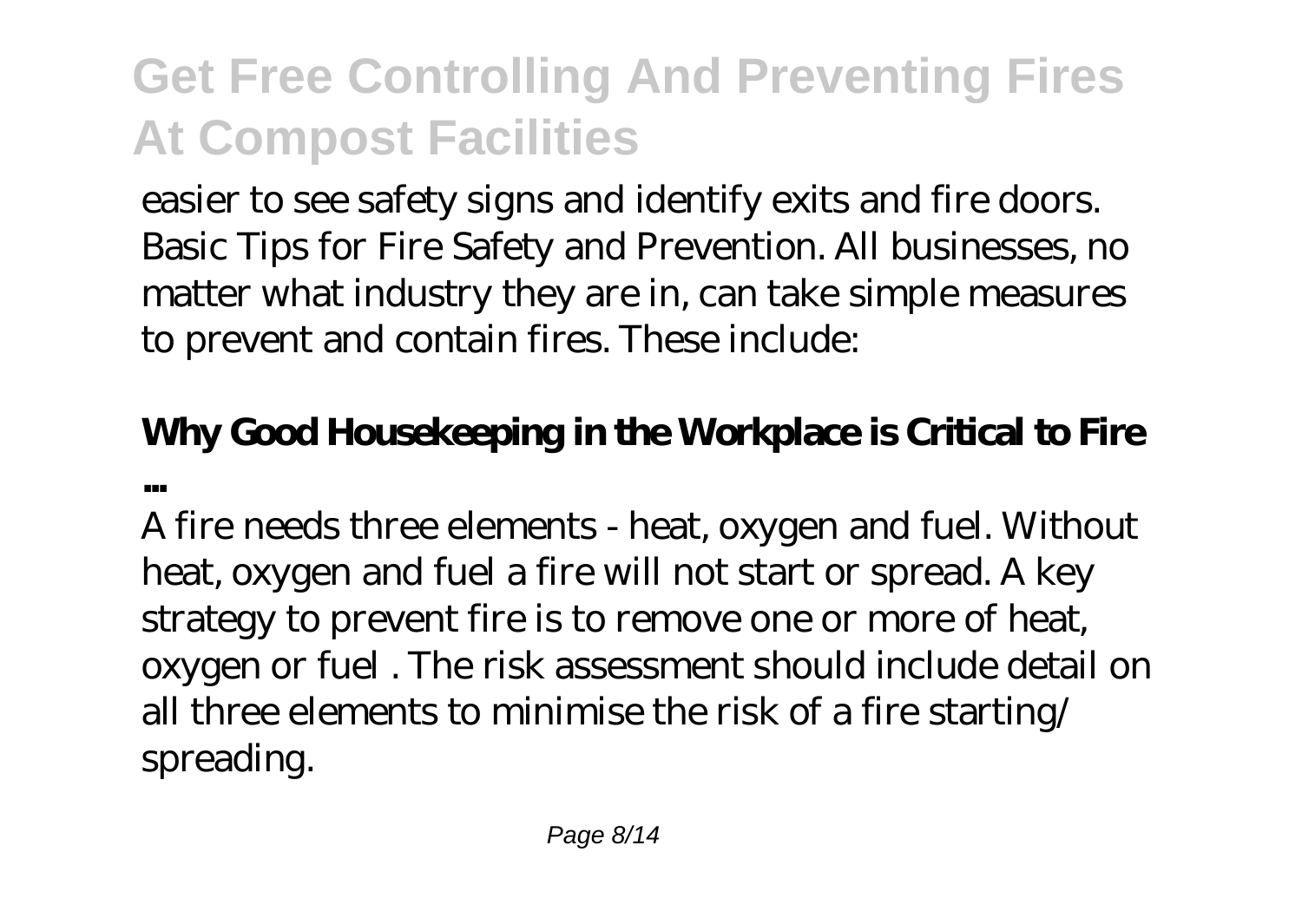### **Fire Prevention - Health and Safety Authority**

Raise the alarm then go to your fire assembly point Raise the alarm then tackle the fire Try to tackle the fire and if you can't control it then raise the alarm Try to tackle the fire and if you can't put it out grab your belongings and leave the building

### **CSCS Test Questions: Fire Prevention And Control**

Today there are safety standards and regulations put in place to help businesses better prevent fires in the workplace. Both OSHA and NFPA provide a set of rules and guidelines to ensure fire protection and safety. You'll want to make sure that you meet all of their requirements to remain up to code and secure.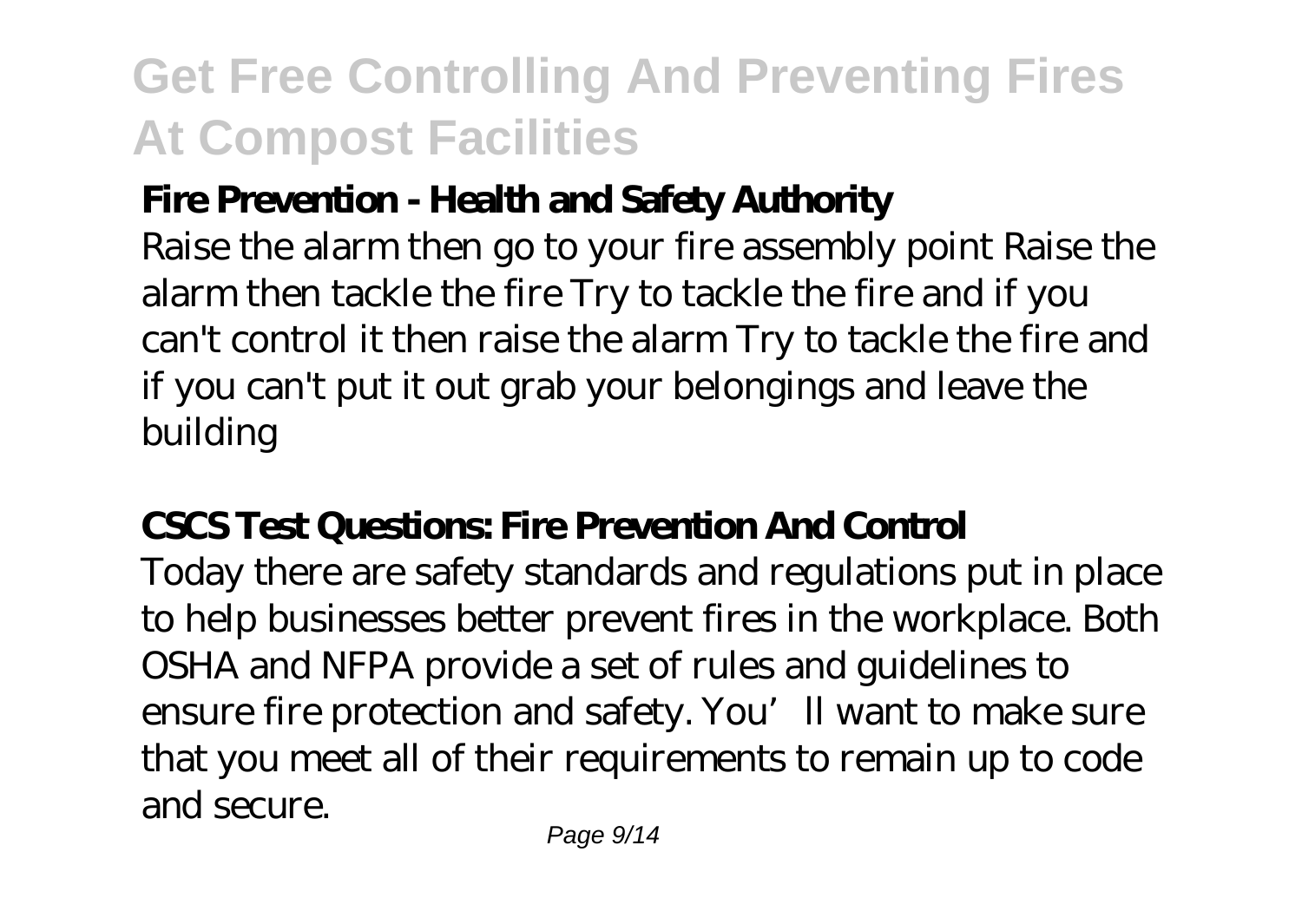#### **10 Ways to Prevent Fire in the Workplace | Frontier Fire ...**

Construction sites are one of the highest risk places for fire, and the simple tips we are about to share can help prevent fires starting on your sites. First, let's consider why construction sites, in particular, are at an increased risk of fire. This increased risk of fire is due to a variety of factors. The presence of flammable waste materials

#### **13 Fire Prevention Tips For Construction Sites - HASpod** To prevent fires in a young forest, the area around it must be isolated. The area within it must have firebreaks, and the quantity of flammable substances must be reduced within the area (light and heavy flammable substances) along with Page 10/14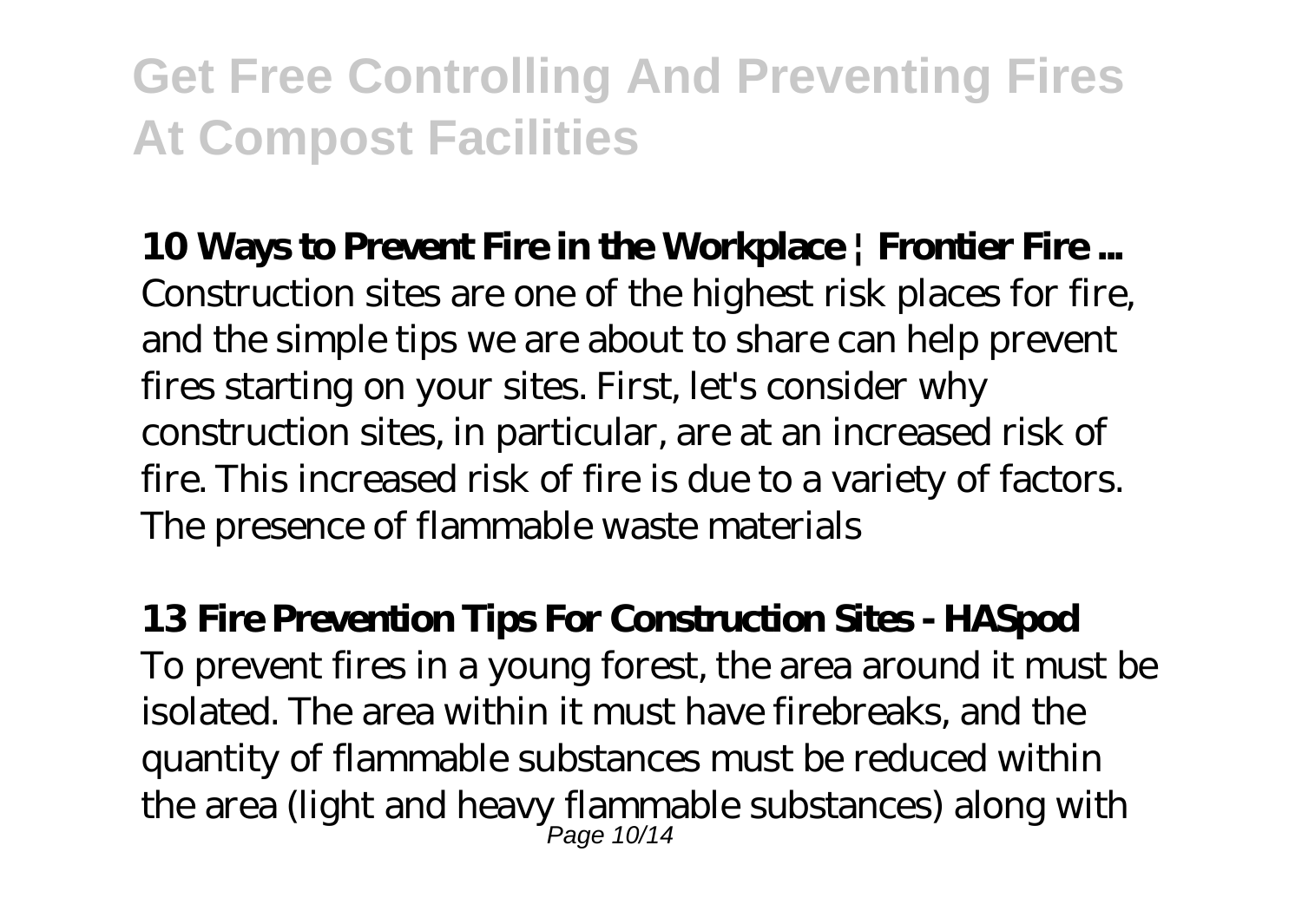controlled development of seedlings by spraying, grazing and so on.

#### **Maintaining Forests to Prevent Fires - Prevent forest ...**

If a grease fire starts in your kitchen, don't panic. And don't use water. Instead, smother the flames with a heavy lid or baking sheet, or use baking soda or salt to put out the flames. Be sure to turn off the power to the stove or fryer to prevent the fire from growing. It only takes a few common sense measures to prevent a grease fire.

#### **How Can I Prevent a House Fire? | SafeWise**

Fire prevention and control A forest fire is unenclosed and freely spreading combustion that consumes the natural fuels Page 11/14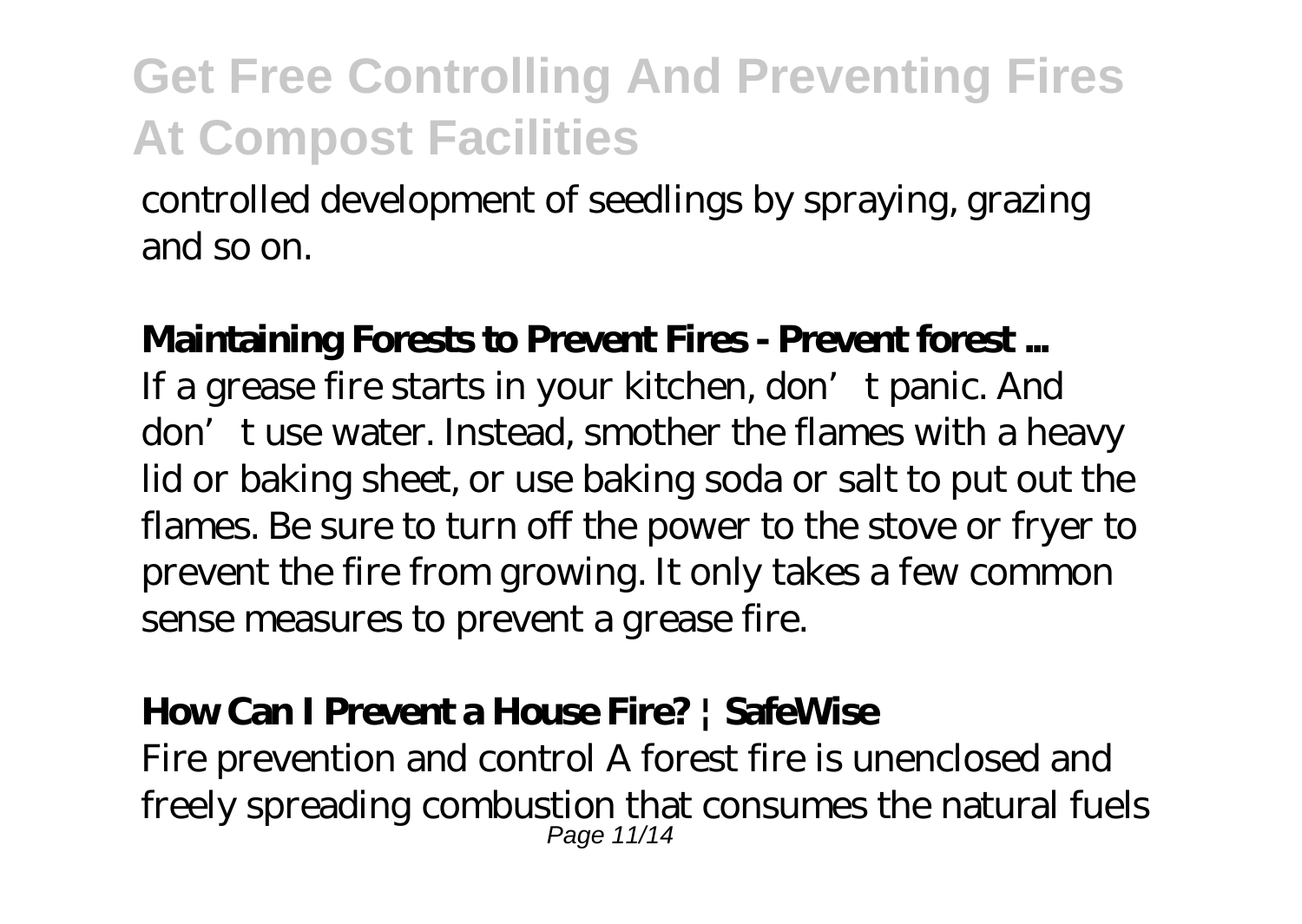of a forest—i.e., duff, grass, weeds, brush, and trees. Forest fires occur in three principal forms, the distinctions depending essentially on their mode of spread and their position in relation to the ground surface.

#### **Forestry - Fire prevention and control | Britannica**

Ground Fault Circuit Interrupters (GFCIs), can help to prevent electrical fires by shutting down automatically if a circuit is overloaded or at risk. Your home or office may already have GFCIs installed in the electrical outlets. There will be a small black "test" button and a small red "reset" button on the outlets.

#### **3 Ways to Prevent Electrical Fires - wikiHow**

Page 12/14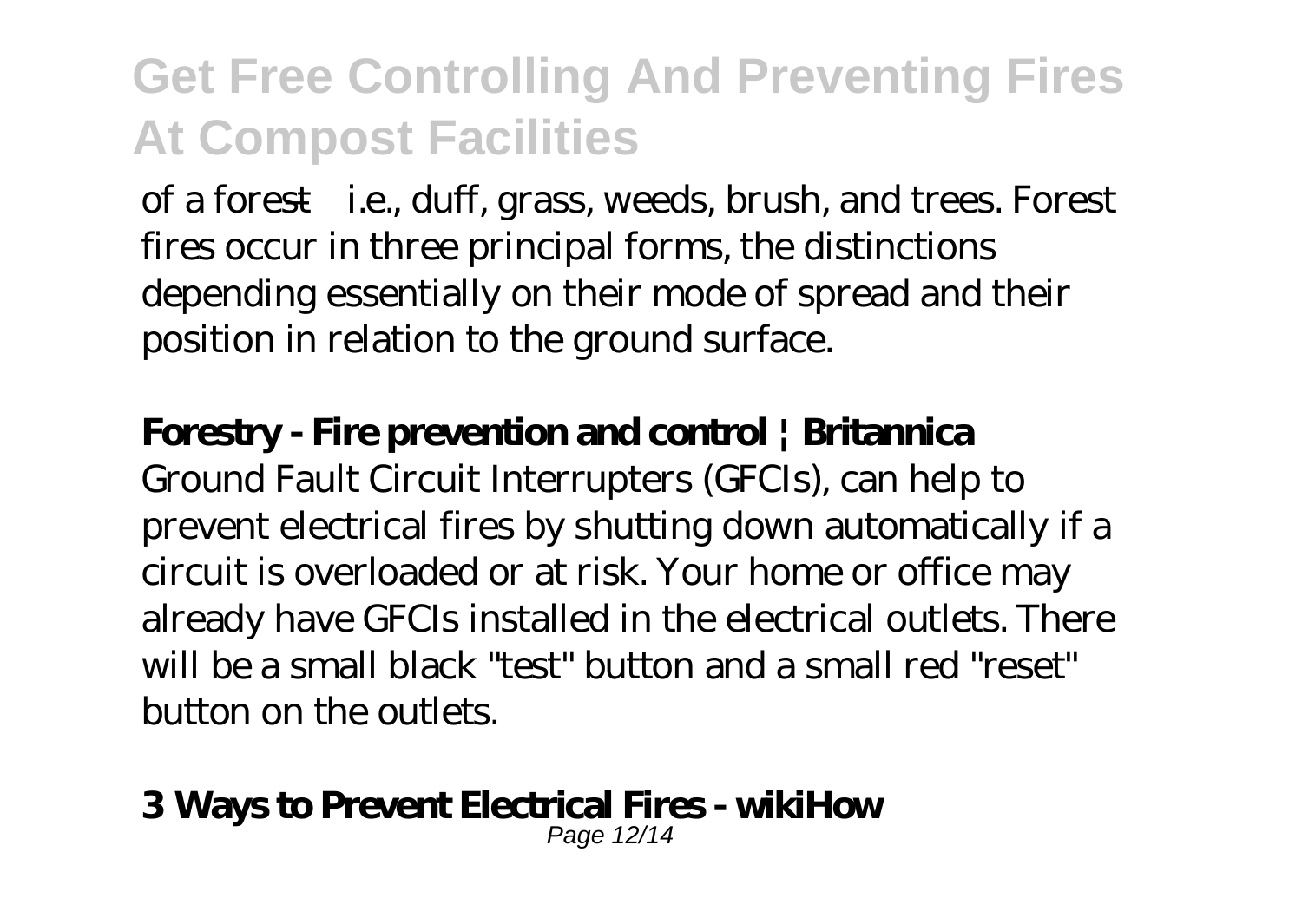Controlling And Preventing Fires At Compost Facilities Thank you very much for reading controlling and preventing fires at compost facilities. Maybe you have knowledge that, people have look numerous times for their favorite readings like this controlling and preventing fires at compost facilities, but end up in malicious downloads.

#### **Controlling And Preventing Fires At Compost Facilities**

Controlling And Preventing Fires At Compost Facilities anything. Your card won't be charged, but you might find it off-putting. Controlling And Preventing Fires At Fire prevention and control, the prevention, detection, and extinguishment of fires, including such secondary activities as research into the causes of fire, education of the public Page 13/14